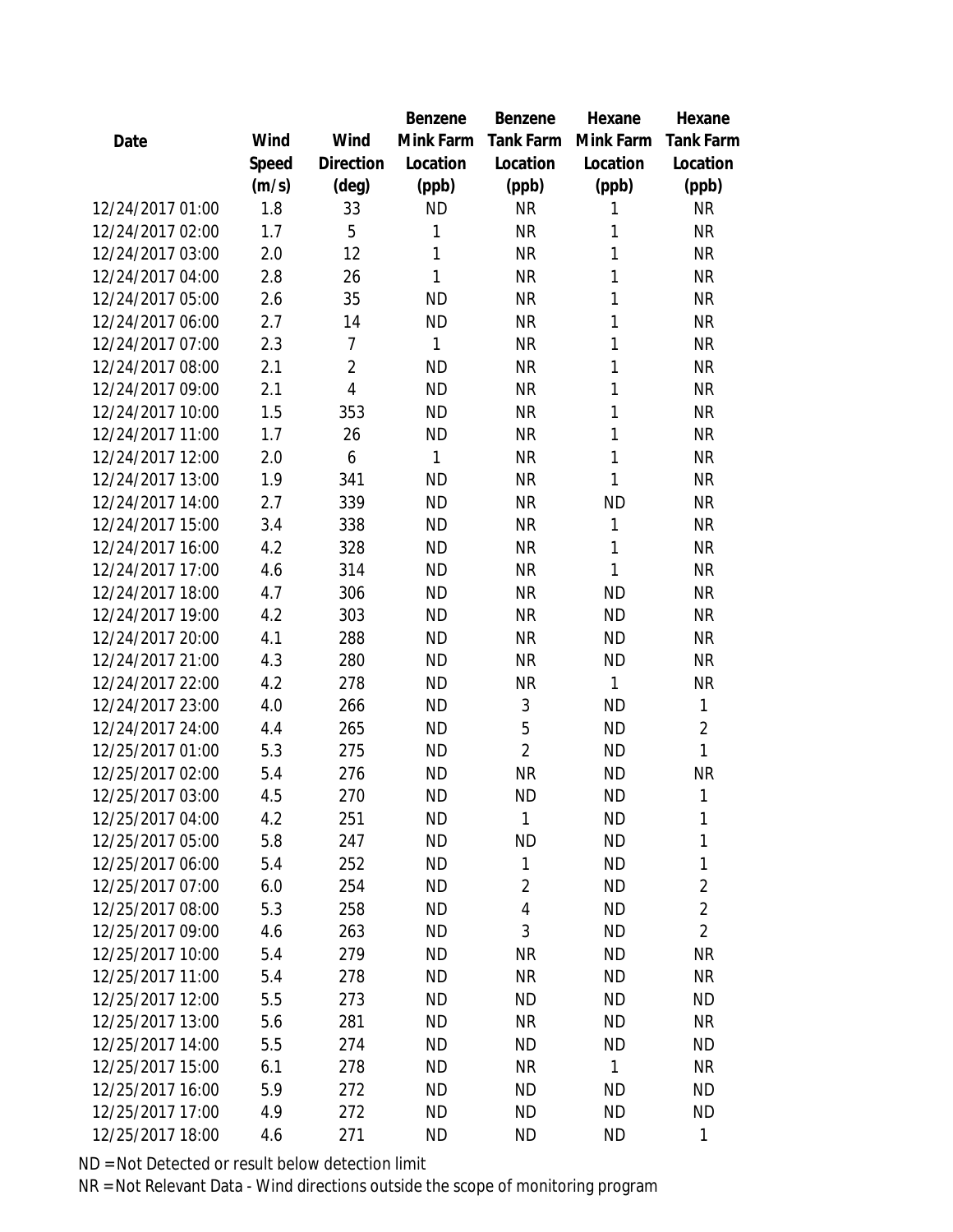|                  |       |                | Benzene   | Benzene        | Hexane       | Hexane         |
|------------------|-------|----------------|-----------|----------------|--------------|----------------|
| Date             | Wind  | Wind           | Mink Farm | Tank Farm      | Mink Farm    | Tank Farm      |
|                  | Speed | Direction      | Location  | Location       | Location     | Location       |
|                  | (m/s) | $(\text{deg})$ | (ppb)     | (ppb)          | (ppb)        | (ppb)          |
| 12/25/2017 19:00 | 4.0   | 267            | <b>ND</b> | <b>ND</b>      | <b>ND</b>    | 1              |
| 12/25/2017 20:00 | 3.6   | 262            | <b>ND</b> | 3              | <b>ND</b>    | 1              |
| 12/25/2017 21:00 | 3.7   | 267            | <b>ND</b> | $\overline{2}$ | <b>ND</b>    | 1              |
| 12/25/2017 22:00 | 4.5   | 284            | <b>ND</b> | <b>NR</b>      | <b>ND</b>    | <b>NR</b>      |
| 12/25/2017 23:00 | 4.1   | 282            | <b>ND</b> | <b>NR</b>      | <b>ND</b>    | <b>NR</b>      |
| 12/25/2017 24:00 | 3.6   | 282            | <b>ND</b> | <b>NR</b>      | <b>ND</b>    | <b>NR</b>      |
| 12/26/2017 01:00 | 3.7   | 297            | <b>ND</b> | <b>NR</b>      | <b>ND</b>    | <b>NR</b>      |
| 12/26/2017 02:00 | 4.7   | 307            | <b>ND</b> | <b>NR</b>      | <b>ND</b>    | <b>NR</b>      |
| 12/26/2017 03:00 | 4.9   | 308            | <b>ND</b> | <b>NR</b>      | <b>ND</b>    | <b>NR</b>      |
| 12/26/2017 04:00 | 4.2   | 306            | <b>ND</b> | <b>NR</b>      | <b>ND</b>    | <b>NR</b>      |
| 12/26/2017 05:00 | 3.9   | 308            | <b>ND</b> | <b>NR</b>      | <b>ND</b>    | <b>NR</b>      |
| 12/26/2017 06:00 | 4.2   | 315            | <b>ND</b> | <b>NR</b>      | <b>ND</b>    | <b>NR</b>      |
| 12/26/2017 07:00 | 3.6   | 310            | <b>ND</b> | <b>NR</b>      | <b>ND</b>    | <b>NR</b>      |
| 12/26/2017 08:00 | 3.6   | 308            | <b>ND</b> | <b>NR</b>      | <b>ND</b>    | <b>NR</b>      |
| 12/26/2017 09:00 | 3.2   | 293            | <b>ND</b> | <b>NR</b>      | <b>ND</b>    | <b>NR</b>      |
| 12/26/2017 10:00 | 3.1   | 267            | <b>ND</b> | <b>ND</b>      | <b>ND</b>    | <b>ND</b>      |
| 12/26/2017 11:00 | 3.3   | 283            | <b>ND</b> | <b>NR</b>      | <b>ND</b>    | <b>NR</b>      |
| 12/26/2017 12:00 | 3.8   | 263            | <b>ND</b> | <b>ND</b>      | <b>ND</b>    | <b>ND</b>      |
| 12/26/2017 13:00 | 4.0   | 264            | <b>ND</b> | <b>ND</b>      | <b>ND</b>    | <b>ND</b>      |
| 12/26/2017 14:00 | 4.0   | 264            | <b>ND</b> | <b>ND</b>      | <b>ND</b>    | <b>ND</b>      |
| 12/26/2017 15:00 | 4.1   | 270            | <b>ND</b> | <b>ND</b>      | <b>ND</b>    | <b>ND</b>      |
| 12/26/2017 16:00 | 4.0   | 286            | <b>ND</b> | <b>NR</b>      | <b>ND</b>    | <b>NR</b>      |
| 12/26/2017 17:00 | 4.0   | 276            | <b>ND</b> | <b>NR</b>      | <b>ND</b>    | <b>NR</b>      |
| 12/26/2017 18:00 | 3.5   | 281            | <b>ND</b> | <b>NR</b>      | <b>ND</b>    | <b>NR</b>      |
| 12/26/2017 19:00 | 3.6   | 281            | <b>ND</b> | <b>NR</b>      | <b>ND</b>    | <b>NR</b>      |
| 12/26/2017 20:00 | 3.1   | 267            | <b>ND</b> | 1              | <b>ND</b>    | 1              |
| 12/26/2017 21:00 | 3.0   | 262            | <b>ND</b> | $\overline{2}$ | <b>ND</b>    | $\overline{2}$ |
| 12/26/2017 22:00 | 2.9   | 266            | <b>ND</b> | 4              | <b>ND</b>    | $\overline{2}$ |
| 12/26/2017 23:00 | 2.2   | 270            | <b>ND</b> | 1              | <b>ND</b>    | $\mathbf{1}$   |
| 12/26/2017 24:00 | 2.3   | 283            | <b>ND</b> | <b>NR</b>      | <b>ND</b>    | <b>NR</b>      |
| 12/27/2017 01:00 | 2.6   | 284            | ND        | <b>NR</b>      | <b>ND</b>    | <b>NR</b>      |
| 12/27/2017 02:00 | 3.1   | 294            | <b>ND</b> | <b>NR</b>      | <b>ND</b>    | <b>NR</b>      |
| 12/27/2017 03:00 | 2.9   | 290            | <b>ND</b> | <b>NR</b>      | <b>ND</b>    | <b>NR</b>      |
| 12/27/2017 04:00 | 2.7   | 316            | <b>ND</b> | <b>NR</b>      | <b>ND</b>    | <b>NR</b>      |
| 12/27/2017 05:00 | 2.6   | 336            | <b>ND</b> | <b>NR</b>      | <b>ND</b>    | <b>NR</b>      |
| 12/27/2017 06:00 | 2.5   | 336            | ND        | <b>NR</b>      | $\mathbf{1}$ | <b>NR</b>      |
| 12/27/2017 07:00 | 2.4   | 338            | <b>ND</b> | <b>NR</b>      | 1            | <b>NR</b>      |
| 12/27/2017 08:00 | 2.5   | 334            | <b>ND</b> | <b>NR</b>      | $\mathbf{1}$ | <b>NR</b>      |
| 12/27/2017 09:00 | 2.3   | 329            | <b>ND</b> | <b>NR</b>      | 1            | <b>NR</b>      |
| 12/27/2017 10:00 | 2.3   | 331            | <b>ND</b> | <b>NR</b>      | 1            | NR             |
| 12/27/2017 11:00 | 3.0   | 334            | <b>ND</b> | <b>NR</b>      | $\mathbf{1}$ | <b>NR</b>      |
| 12/27/2017 12:00 | 2.8   | 298            | <b>ND</b> | <b>NR</b>      | <b>ND</b>    | <b>NR</b>      |
|                  |       |                |           |                |              |                |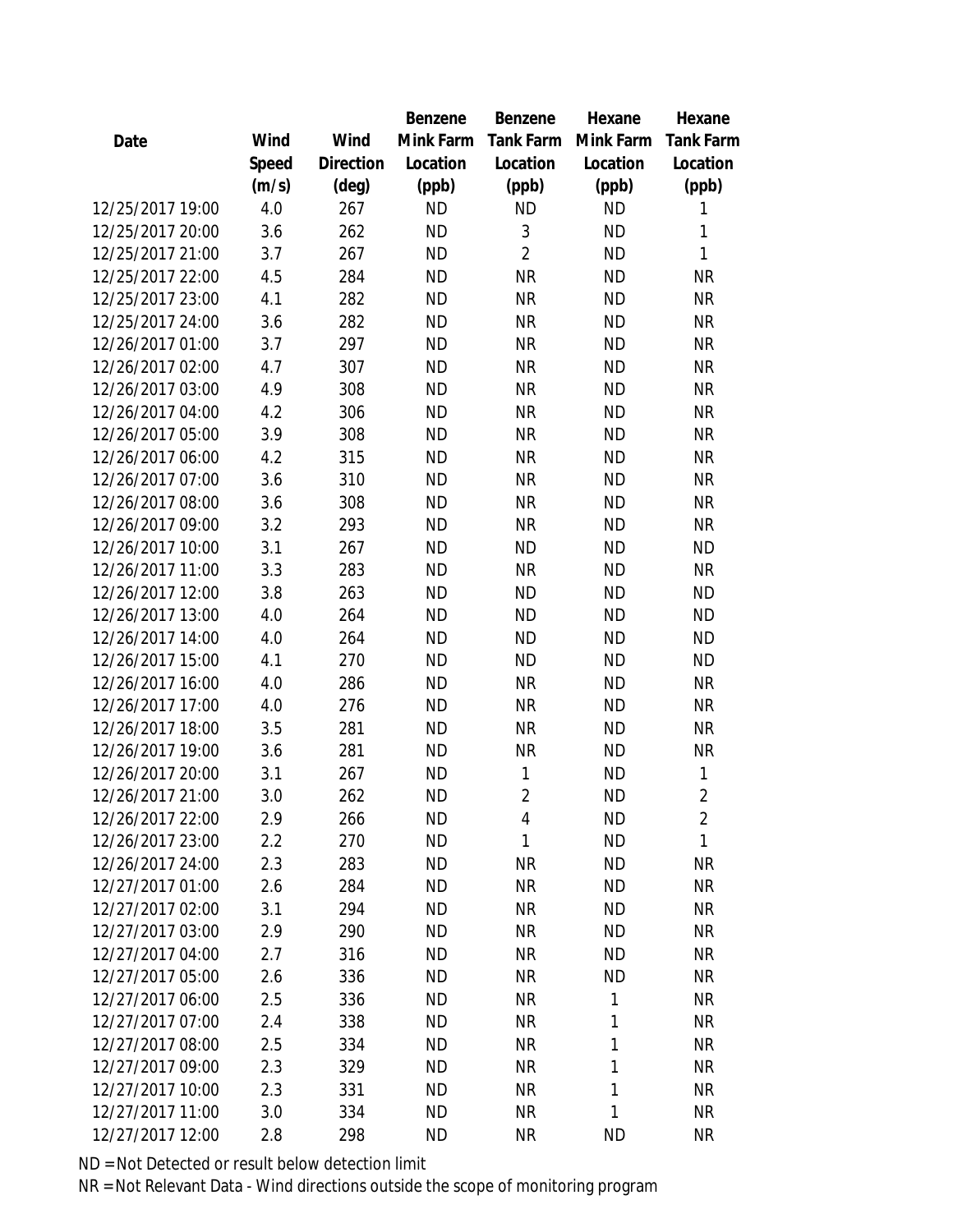|                  |       |                | Benzene   | Benzene          | Hexane       | Hexane           |
|------------------|-------|----------------|-----------|------------------|--------------|------------------|
| Date             | Wind  | Wind           | Mink Farm | <b>Tank Farm</b> | Mink Farm    | <b>Tank Farm</b> |
|                  | Speed | Direction      | Location  | Location         | Location     | Location         |
|                  | (m/s) | $(\text{deg})$ | (ppb)     | (ppb)            | (ppb)        | (ppb)            |
| 12/27/2017 13:00 | 3.3   | 289            | <b>ND</b> | <b>NR</b>        | <b>ND</b>    | <b>NR</b>        |
| 12/27/2017 14:00 | 3.6   | 288            | <b>ND</b> | <b>NR</b>        | <b>ND</b>    | <b>NR</b>        |
| 12/27/2017 15:00 | 3.6   | 276            | <b>ND</b> | <b>NR</b>        | <b>ND</b>    | <b>NR</b>        |
| 12/27/2017 16:00 | 2.7   | 298            | <b>ND</b> | <b>NR</b>        | <b>ND</b>    | <b>NR</b>        |
| 12/27/2017 17:00 | 2.3   | 331            | <b>ND</b> | <b>NR</b>        | $\mathbf{1}$ | <b>NR</b>        |
| 12/27/2017 18:00 | 2.3   | 272            | <b>ND</b> | <b>ND</b>        | <b>ND</b>    | <b>ND</b>        |
| 12/27/2017 19:00 | 2.7   | 254            | <b>ND</b> | <b>ND</b>        | <b>ND</b>    | <b>ND</b>        |
| 12/27/2017 20:00 | 1.9   | 287            | <b>ND</b> | <b>NR</b>        | <b>ND</b>    | <b>NR</b>        |
| 12/27/2017 21:00 | 1.2   | 285            | <b>ND</b> | <b>NR</b>        | <b>ND</b>    | <b>NR</b>        |
| 12/27/2017 22:00 | 0.9   | 38             | <b>ND</b> | <b>NR</b>        | 1            | <b>NR</b>        |
| 12/27/2017 23:00 | 1.0   | 351            | <b>ND</b> | <b>NR</b>        | <b>ND</b>    | <b>NR</b>        |
| 12/27/2017 24:00 | 1.4   | 212            | <b>NR</b> | <b>ND</b>        | <b>NR</b>    | <b>ND</b>        |
| 12/28/2017 01:00 | 1.4   | 296            | <b>ND</b> | <b>NR</b>        | $\mathbf{1}$ | <b>NR</b>        |
| 12/28/2017 02:00 | 1.2   | 351            | <b>ND</b> | <b>NR</b>        | $\mathbf{1}$ | <b>NR</b>        |
| 12/28/2017 03:00 | 1.7   | 19             | 1         | <b>NR</b>        | $\mathbf{1}$ | <b>NR</b>        |
| 12/28/2017 04:00 | 1.0   | 328            | <b>NR</b> | <b>NR</b>        | <b>NR</b>    | <b>NR</b>        |
| 12/28/2017 05:00 | 0.6   | 12             | <b>ND</b> | <b>NR</b>        | $\mathbf{1}$ | <b>NR</b>        |
| 12/28/2017 06:00 | 0.6   | 59             | <b>NR</b> | <b>NR</b>        | <b>NR</b>    | <b>NR</b>        |
| 12/28/2017 07:00 | 1.4   | 79             | <b>NR</b> | <b>NR</b>        | <b>NR</b>    | <b>NR</b>        |
| 12/28/2017 08:00 | 1.9   | 104            | <b>NR</b> | <b>NR</b>        | <b>NR</b>    | <b>NR</b>        |
| 12/28/2017 09:00 | 1.5   | 143            | <b>NR</b> | <b>NR</b>        | <b>NR</b>    | <b>NR</b>        |
| 12/28/2017 10:00 | 1.9   | 171            | <b>NR</b> | <b>ND</b>        | <b>NR</b>    | <b>ND</b>        |
| 12/28/2017 11:00 | 3.0   | 184            | <b>NR</b> | <b>ND</b>        | <b>NR</b>    | <b>ND</b>        |
| 12/28/2017 12:00 | 3.5   | 178            | <b>NR</b> | <b>ND</b>        | <b>NR</b>    | <b>ND</b>        |
| 12/28/2017 13:00 | 3.7   | 178            | <b>NR</b> | <b>ND</b>        | <b>NR</b>    | <b>ND</b>        |
| 12/28/2017 14:00 | 4.6   | 171            | <b>NR</b> | <b>ND</b>        | <b>NR</b>    | <b>ND</b>        |
| 12/28/2017 15:00 | 4.3   | 167            | <b>NR</b> | <b>NR</b>        | <b>NR</b>    | <b>NR</b>        |
| 12/28/2017 16:00 | 3.8   | 168            | <b>NR</b> | <b>NR</b>        | <b>NR</b>    | <b>NR</b>        |
| 12/28/2017 17:00 | 3.0   | 168            | <b>NR</b> | <b>NR</b>        | <b>NR</b>    | <b>NR</b>        |
| 12/28/2017 18:00 | 2.8   | 164            | <b>NR</b> | <b>NR</b>        | <b>NR</b>    | <b>NR</b>        |
| 12/28/2017 19:00 | 2.8   | 175            | <b>NR</b> | <b>ND</b>        | <b>NR</b>    | <b>ND</b>        |
| 12/28/2017 20:00 | 3.4   | 187            | <b>NR</b> | <b>ND</b>        | <b>NR</b>    | <b>ND</b>        |
| 12/28/2017 21:00 | 3.5   | 182            | <b>NR</b> | <b>ND</b>        | <b>NR</b>    | <b>ND</b>        |
| 12/28/2017 22:00 | 3.1   | 194            | <b>NR</b> | <b>ND</b>        | <b>NR</b>    | <b>ND</b>        |
| 12/28/2017 23:00 | 3.4   | 215            | <b>NR</b> | <b>ND</b>        | <b>NR</b>    | 1                |
| 12/28/2017 24:00 | 4.4   | 255            | ND        | $\overline{2}$   | <b>ND</b>    | 1                |
| 12/29/2017 01:00 | 4.1   | 258            | <b>ND</b> | 4                | <b>ND</b>    | 1                |
| 12/29/2017 02:00 | 3.9   | 270            | <b>ND</b> | 3                | <b>ND</b>    | 1                |
| 12/29/2017 03:00 | 3.5   | 275            | <b>ND</b> | <b>ND</b>        | <b>ND</b>    | 1                |
| 12/29/2017 04:00 | 3.2   | 283            | <b>ND</b> | <b>NR</b>        | <b>ND</b>    | NR               |
| 12/29/2017 05:00 | 2.9   | 278            | <b>ND</b> | <b>NR</b>        | <b>ND</b>    | <b>NR</b>        |
| 12/29/2017 06:00 | 2.7   | 276            | <b>ND</b> | <b>NR</b>        | <b>ND</b>    | <b>NR</b>        |
|                  |       |                |           |                  |              |                  |